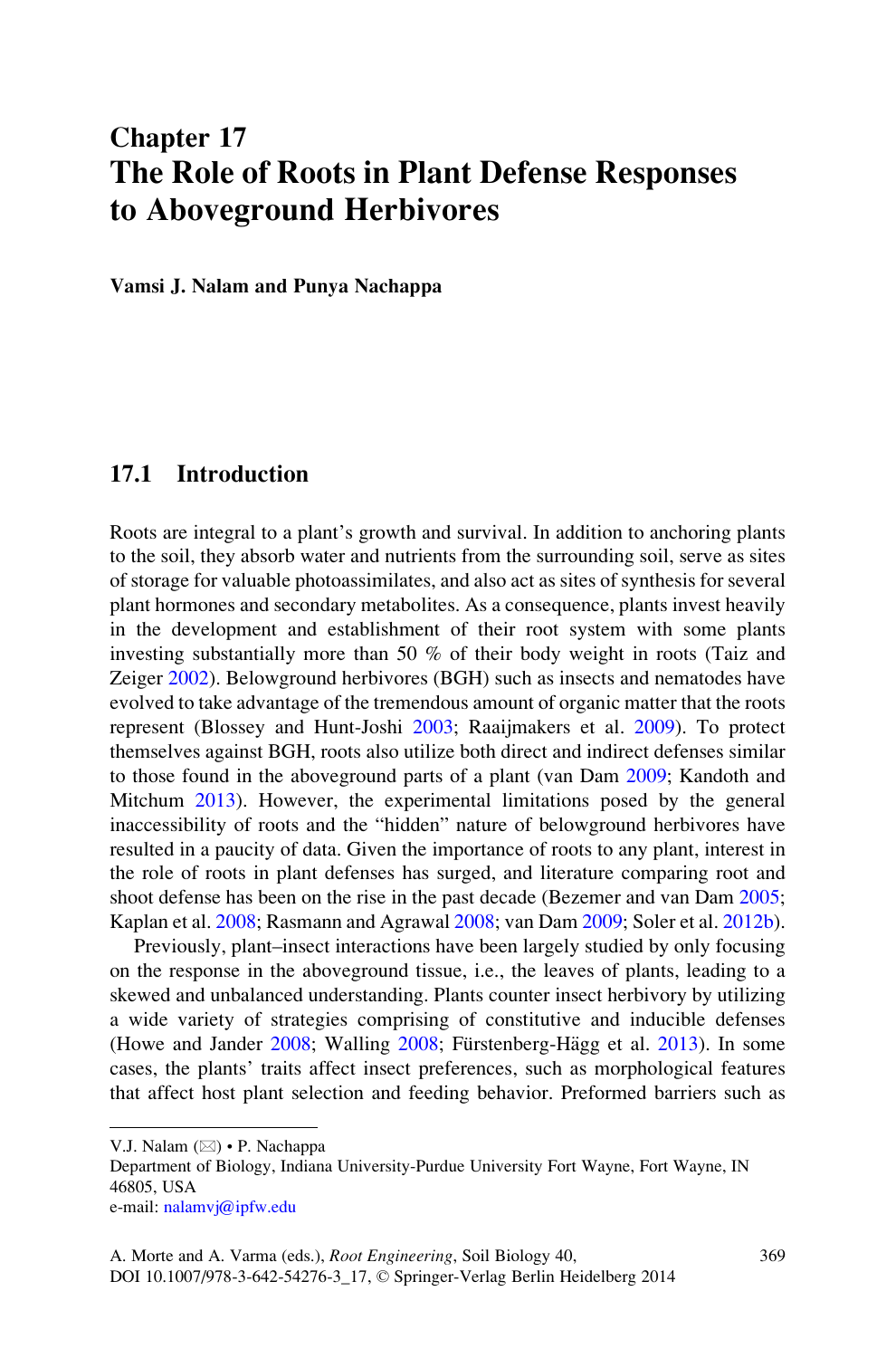waxes on leaf surface, leaf toughness, trichomes, accumulation of chemicals in reproductive tissues, etc., are hardwired into developmental programs and are constitutively present (Howe and Jander [2008;](#page-12-0) Walling [2009](#page-15-0)). In other cases, the plants' traits influence insect performance, such as the production of secondary metabolites in response to herbivory that either deters or kills the insect. Inducible defenses are initiated at the site of attack and also transported systemically through the entire plant (Karban and Baldwin [1997](#page-12-0)). These highly dynamic induced defenses not only offer the advantage of reduced cost in terms of resource allocation but also increase the phenotypic variability in the plant phenotype resulting in higher efficiency (Karban et al. [1997;](#page-12-0) Karban and Baldwin [1997](#page-12-0); Cipollini et al. [2004](#page-11-0)).

In this chapter, we would like focus on the contribution of roots to aboveground herbivory (Fig. [17.1\)](#page-2-0). A growing body of evidence supports an integral role for roots in aboveground plant defense strategies. Roots serve as (1) sites of synthesis for several secondary metabolites that are not only actively synthesized to protect roots against BGH but are also transported aboveground to increase foliar resistance to AGH, (2) act as dynamic storage organs for valuable photoassimilates which can be reallocated aboveground after the threat has passed, and, finally, (3) also actively recruit beneficial soil microbes to help deal with aboveground herbivory.

# 17.2 Root-Derived Defenses to Aboveground Herbivory

### 17.2.1 AGH Induced Changes in Root Transcriptome

Plants resist insect herbivory by rapidly and accurately inducing defenses. Largescale gene expression profiling has provided researchers with an insight into the transcriptional changes that occur in response to herbivory (Smith [2005](#page-14-0); Chen [2008\)](#page-11-0). The induction of defenses occurs at the site of insect attack and also systemically in undamaged tissue (Bostock [2005\)](#page-11-0). In recent years, the physiological and transcriptional changes occurring in roots due to AGH is also being investigated (Erb [2009](#page-11-0); Erb et al. [2009b;](#page-11-0) Ankala et al. [2013;](#page-10-0) Tytgat et al. [2013](#page-14-0)). Erb [\(2009](#page-11-0)) found that in maize (Zea mays), AGH by cotton leafworm (Spodoptera littoralis) resulted in the differential regulation of a larger proportion of genes in roots as compared to changes in the shoot tissue. In shoots, genes involved in plant defense were upregulated after S. littoralis attack including those involved in the biosynthesis and signaling of two critical plant defense hormones, jasmonic acid (JA) and salicylic acid (SA). Functional analyses of transcripts showing differential regulation in roots, however, did not display any overlap with changes that occurred in the shoot tissue. Further, transcripts implicated in protein metabolism were found to be preferentially upregulated in roots suggesting a specific function of root metabolism in response to shoot attack. Ankala et al. ([2013](#page-10-0)) studied transcriptional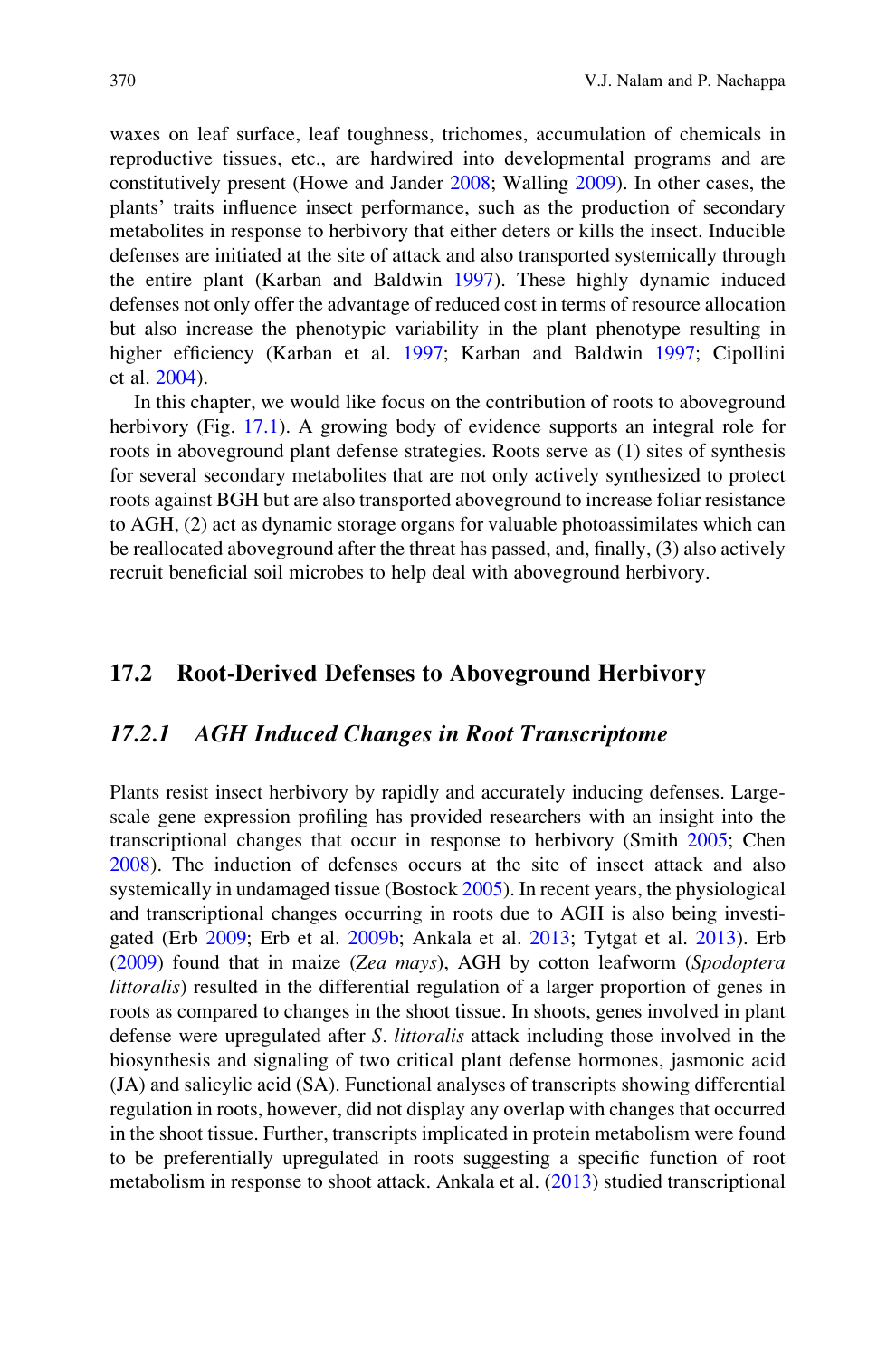<span id="page-2-0"></span>

Fig. 17.1 The contribution of roots in plant defense strategies against aboveground herbivory

changes occurring in roots and shoots of a maize inbred line resistant to the fall armyworm (S. frugiperda). Interestingly, in this case, although genes involved in JA biosynthesis and signaling were upregulated in the roots, genes involved in the signaling and perception of another plant defense hormone, ethylene (ET), were also upregulated in roots in response to AGH. Further, transcript levels of genes encoding proteins involved in direct defenses were enhanced in roots. However, whether these transcriptional changes that occur in roots in response to AGH have an impact on the performance of the insect herbivore is not clear and warrants further research. Tytgat et al. [\(2013](#page-14-0)) studied the transcriptional responses that occur in shoots and roots of Brassica oleracea plants by mimicking herbivory by JA application. Specific responses in primary metabolism, development, and defense were observed depending on whether JA was applied to the shoots or the roots. These differential responses observed in these studies suggest that plants are able to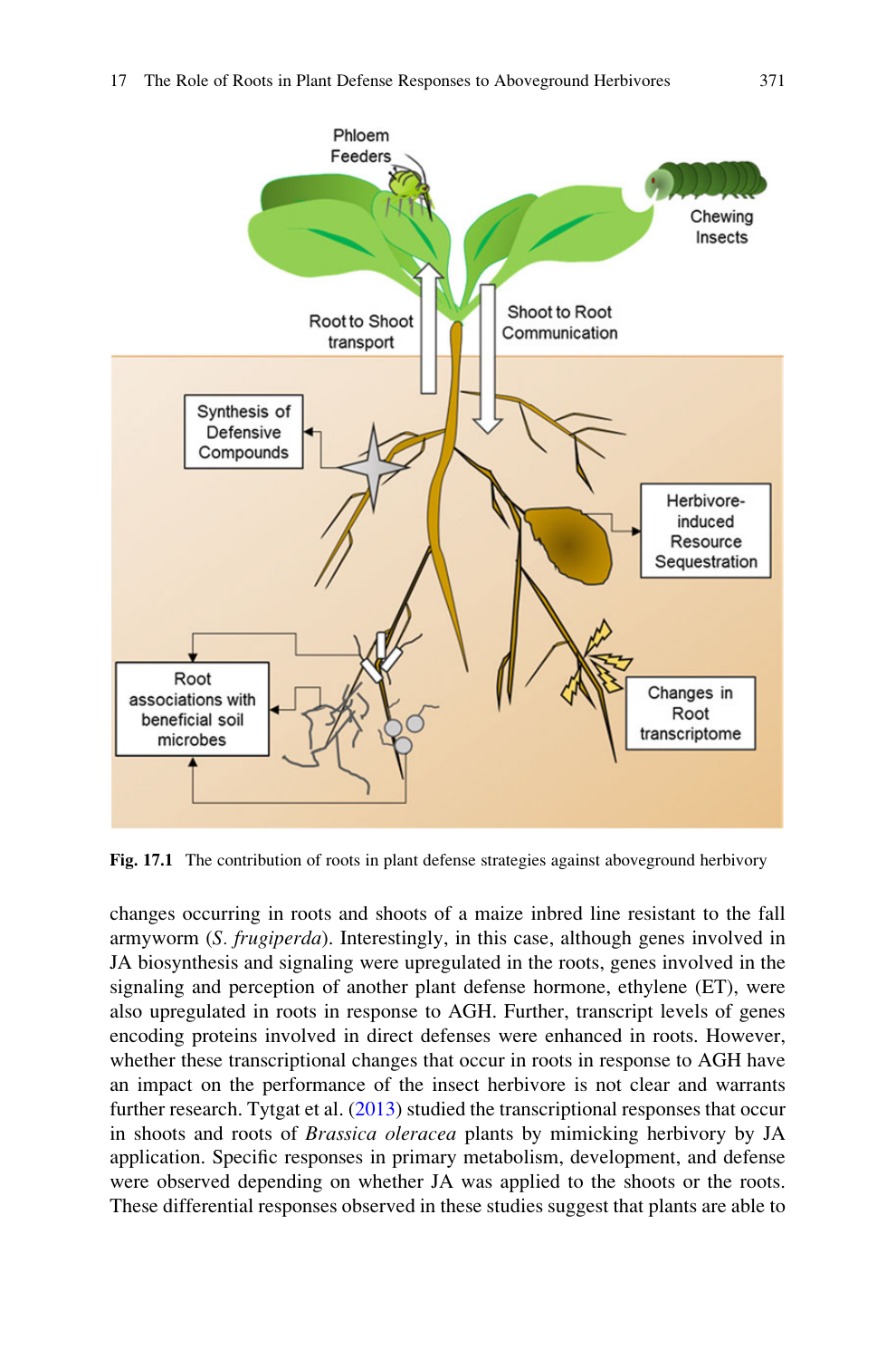respond differently to signals coming from the shoots or from the roots. As a result plants are able to fine-tune their responses specifically to only the plant part that is under attack. Taken together, these studies indicate that distinct transcriptional changes occur in roots during AGH and further highlight the need to include roots to develop a comprehensive understanding of plant response to AGH.

# 17.2.2 Synthesis of Shoot Defensive Compounds

Plants have evolved a wide variety of defensive compounds to ward off, inhibit, or kill insect herbivores. These defensive compounds are usually secondary metabolites or plant proteins that are either constitutively present or induced in response to insect herbivory. A large body of evidence supports the role of secondary metabolites such as alkaloids, terpenoids, glucosinolates, furanocoumarins, etc., in plant defense, and several of these are synthesized in the roots of plants and transported to the shoots where they act on AGH [reviewed in Van der Putten et al. ([2001\)](#page-14-0), Kaplan et al. ([2008\)](#page-12-0), Rasmann and Agrawal [\(2008](#page-13-0)), Erb et al. [\(2009a\)](#page-11-0), Erb ([2012\)](#page-11-0) and Nalam et al. ([2013\)](#page-13-0)]. The reasons why plants have adopted to synthesize defensive compounds in roots are uncertain. One reason may be that by separating the site of synthesis and the site of action, plants can guarantee delivery of the defensive compounds in situations where extensive defoliation occurs making roots safer areas for synthesis. The earliest example for a root-derived secondary metabolite providing resistance against AGH comes from studies in tobacco (Nicotiana sp.) plants (Dawson [1941](#page-11-0)). Nicotine, an alkaloid that is constitutively present in the leaves of plants belonging to the genus Nicotiana, is synthesized in the roots of the plant. Simulated insect herbivory by the application of methyl jasmonate (a derivate of jasmonic acid) on the leaves of the plant results in an increase in root nicotine synthesis and transport to the shoots providing increased protection against the herbivore (Baldwin et al. [1994](#page-10-0); Morita et al. [2009\)](#page-13-0). Another class of alkaloids, the tropane alkaloids are also synthesized in the roots of plants of the genus Solanaceae and transported to the shoots (Bais et al. [2001](#page-10-0); Ziegler and Facchini [2008](#page-15-0)).

Glucosinolates are a class of secondary metabolites that are mainly found in plants belonging to the genus Brassicaceae. Their role in plant defense against not only insect herbivores but also pathogens has been well documented (Bednarek et al. [2009;](#page-10-0) Hopkins et al. [2009\)](#page-12-0). An increase in the levels of glucosinolates is observed in the shoots and roots of plants under attack by an AGH (Ludwig-Müller et al. [1997;](#page-12-0) Soler et al. [2009](#page-14-0)). Although the site of synthesis of these compounds has not been identified, the presence of these compounds in roots of plants under attack by AGH raises the possibility that they may be synthesized in roots. In certain other instances, the final version of a bioactive secondary metabolite is not completely synthesized in the roots; rather precursors are synthesized and transported to the shoots where they undergo further modifications. A prime example comes for a group of secondary metabolites known as furanocoumarins. Umbelliferone is a precursor for several bioactive furanocoumarins that act as feeding deterrents and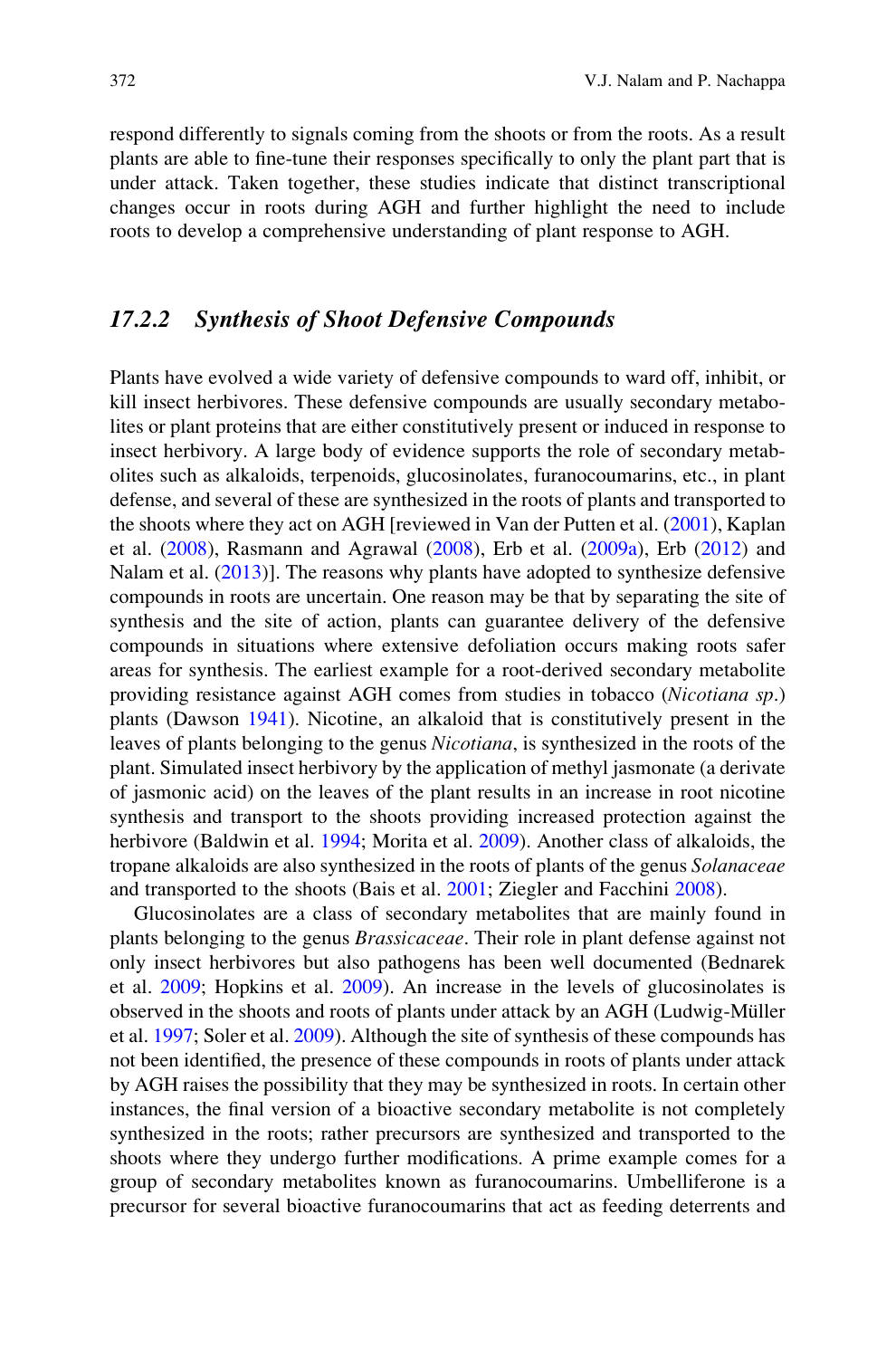also have antifungal and antibacterial properties (Berenbaum [1978;](#page-10-0) Yamane et al. [2010](#page-15-0)). The site of synthesis for this precursor has been localized to the roots in bishop-weed (Ammi majus) plants from where it is transported to the rest of the plant for further modifications (Sidwa-Gorycka et al. [2003\)](#page-14-0). In addition to secondary metabolites, plants also produce defensive proteins (arthropod-inducible proteins, AIPs) that protect the plant against insect herbivory by interfering with the insect digestive system [reviewed in Zhu-Salzman and Liu ([2011\)](#page-15-0)]. In maize lines that are genetically resistant to a wide variety of insect pathogens, a unique AIP termed Mir1-CP accumulates in the foliar tissue during insect herbivory (Lopez et al. [2007](#page-12-0)). The site of synthesis of this protein was found to be in the root and in maize plants, where the roots were removed just prior to insect feeding, and the same accumulation was not observed suggesting strongly that Mir1-CP is synthesized in roots. With the advent of genomics and an increased interest in root biochemistry, it is quite plausible that other examples of AIPs synthesized in roots will be uncovered.

Secondary metabolites and AIPs synthesized in the roots for shoot defenses are probably transported to the roots via the vasculature of the plant. Evidence for transport through both the xylem and phloem exists. For instance, the immunohistochemical localization of enzymes involved in nicotine biosynthesis indicates that the synthesis of nicotine occurs in the cortex and endodermis of roots from where it diffuses into the upward-flowing stream of the xylem (Shoji et al. [2000](#page-14-0)). Although the site(s) of synthesis of tropane alkaloids within the roots is unknown, the xylem serves as the mode of transport for several of them (Ziegler and Facchini [2008\)](#page-15-0). Mir1-CP synthesis was also shown to occur in roots specifically in xylem parenchyma and from where it moves to the xylem for upward transport to the foliar tissue. Interestingly, in the foliar tissue, Mir1-CP is also found in the phloem of both minor and intermediate veins (Lopez et al. [2007](#page-12-0)). The transport of secondary metabolites may also occur through the phloem. Pyrrolizidine alkaloids are another class of secondary metabolites that provide protection against insect herbivores (Lindigkeit et al. [1997](#page-12-0)). The transport to shoots of the precursor of pyrrolizidine alkaloids, senecione N-oxide, which is synthesized in roots has also been shown to occur via the phloem. The use of girdling experiments and the localization of biosynthetic enzymes for senecione N-oxide in root cortex parenchyma and endodermis across the phloem confirm that roots are the sites for synthesis and the phloem is the mode of transport (Moll et al. [2002;](#page-13-0) Ober and Kaltenegger [2009](#page-13-0)).

#### 17.2.3 Signal(s) in Shoot-to-Root Communication

The synthesis of shoot defensive compounds in the roots suggests that upon perception of an AGH, a signal is sent to the roots resulting in the synthesis and subsequent transport of the compounds aboveground (Fig. [17.1\)](#page-2-0). This shoot–root– shoot communication and transport likely follows the internal vascular network of the plant, i.e., phloem and xylem. Plant- and insect-derived molecules have the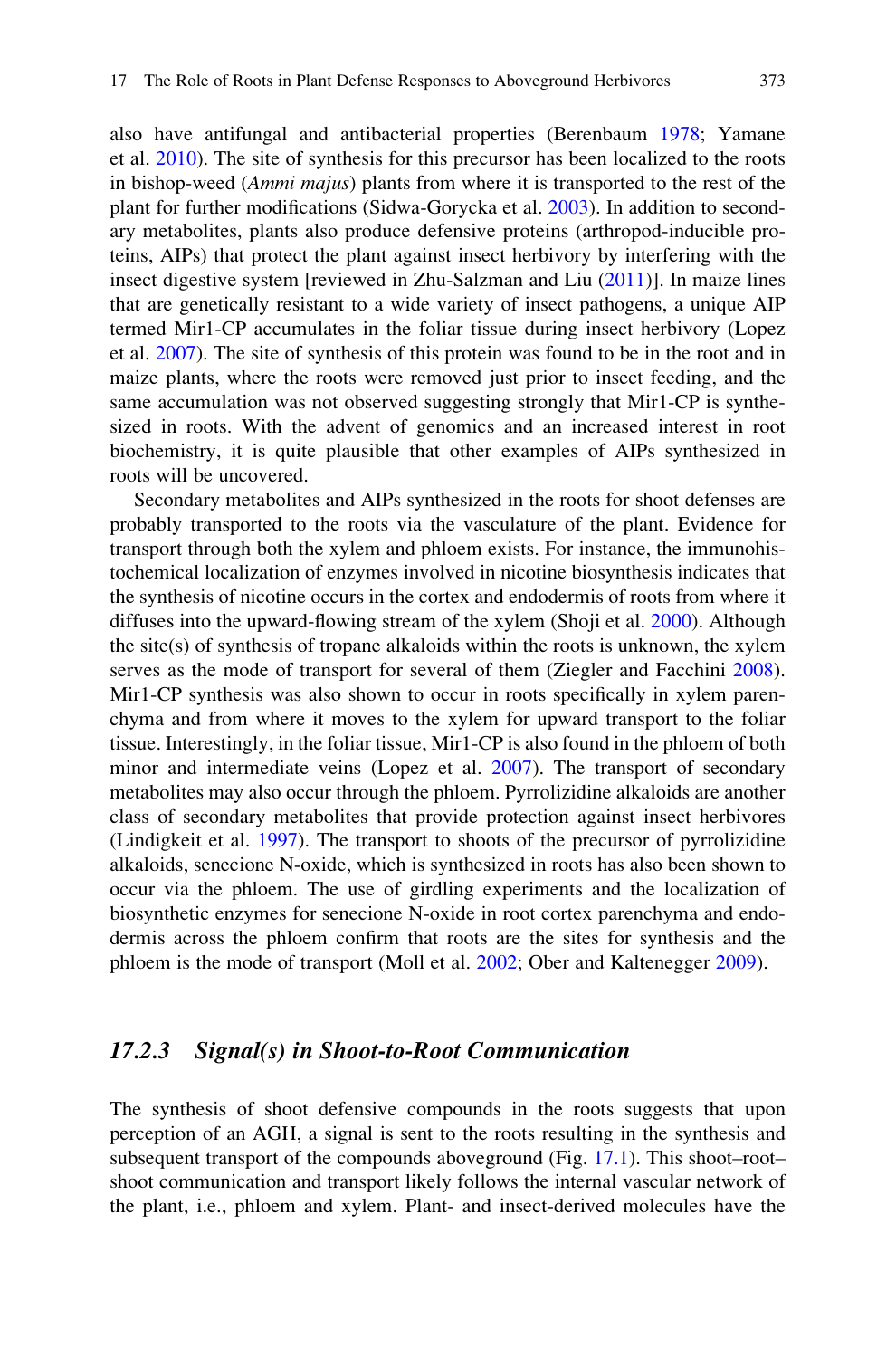potential of acting as signal molecules. However, to be considered as signal, the molecule must be found at the site of attack and be capable of inducing plant responses both locally and systemically.

Among the plant-derived candidates, the defense hormone, jasmonic acid (JA), is a likely candidate for a mobile element. JA and associated compounds, collectively termed jasmonates, are critical for long-distance wound signaling and the activation of defenses against necrotrophic pathogens and chewing insects (Heil and Ton [2008](#page-11-0); Wu and Baldwin [2009](#page-15-0); Woldemariam et al. [2011](#page-15-0)). There is strong evidence that methyl jasmonate moves in the phloem along with photoassimilates and also in the xylem as a result of vigorous exchange allowing the movement to regions which are the sources of the photoassimilates (Thorpe et al. [2007\)](#page-14-0). Support for jasmonates as mobile elements comes from studies in several plants. Simulated foliar herbivory of tobacco (N. sylvestris) results in an increase in JA concentration immediately in the leaves and subsequently in the roots stimulating the synthesis of nicotine (Baldwin et al. [1994](#page-10-0); Winz and Baldwin [2001](#page-15-0)). A similar pattern is observed in poplar (Populus nigra), where mechanical wounding or foliar JA application results in the induction of defense marker genes in the roots (Major and Constabel [2007\)](#page-12-0). In maize plants, Mir1-CP accumulation is observed in response to foliar methyl jasmonate treatment (Ankala et al. [2009](#page-10-0)). Evidence for the role of other plant hormones involved in defenses, SA, ethylene (ET), and ABA as mobile elements in shoot-to-root communication, is however less clear and warrants further research (Soler et al. [2012a;](#page-14-0) Nalam et al. [2013](#page-13-0)). For instance, SA is critical for the activation of systemic acquired resistance that occurs in response to pathogen attack. Although it is clear that SA itself is not the mobile element, the activation of SA signaling at the site of attack results in the transmission of long-distance signal(s) through the whole plant (Shah [2009;](#page-14-0) Dempsey and Klessig [2012\)](#page-11-0). With respect to insect herbivory, feeding by phloem-feeders such as aphids and whiteflies induces the activation of SA-mediated signaling and defenses (Moran and Thompson [2001;](#page-13-0) Zarate et al. [2007](#page-15-0)) which raises the possibility of a SA-derived signal being a mobile element involved in shoot-to-root communication. In several plant species, small RNAs molecules such as short-interfering RNAs and micro-RNAs play an important role in plant defense (Padmanabhan et al. [2009\)](#page-13-0). These small RNAs have been identified in the phloem sap of several plant species and could quite possibly function as mobile elements (Kehr and Buhtz [2008,](#page-12-0) [2012\)](#page-12-0). However, evidence supporting their role as mobile elements performing shoot-to-root communication during AGH is lacking and requires further research.

Insect-derived candidates can also potentially function as mobile elements in shoot-to-root communication. The saliva of phloem-feeders and chewing insects contains effector proteins that are introduced into plants during feeding. These effector proteins modulate plant defenses by interfering with or eliciting plant defense responses (Tjallingii [2006](#page-14-0); Will et al. [2007](#page-15-0); Harmel et al. [2008](#page-11-0); Mutti et al. [2008](#page-13-0); Carolan et al. [2009](#page-11-0); Bos et al. [2010](#page-10-0)). For instance, a peptide in the  $3-10$  kDa range in the saliva of the green peach aphid (Myzus persicae) induces defense responses in Arabidopsis resulting in reduced aphid performance (De Vos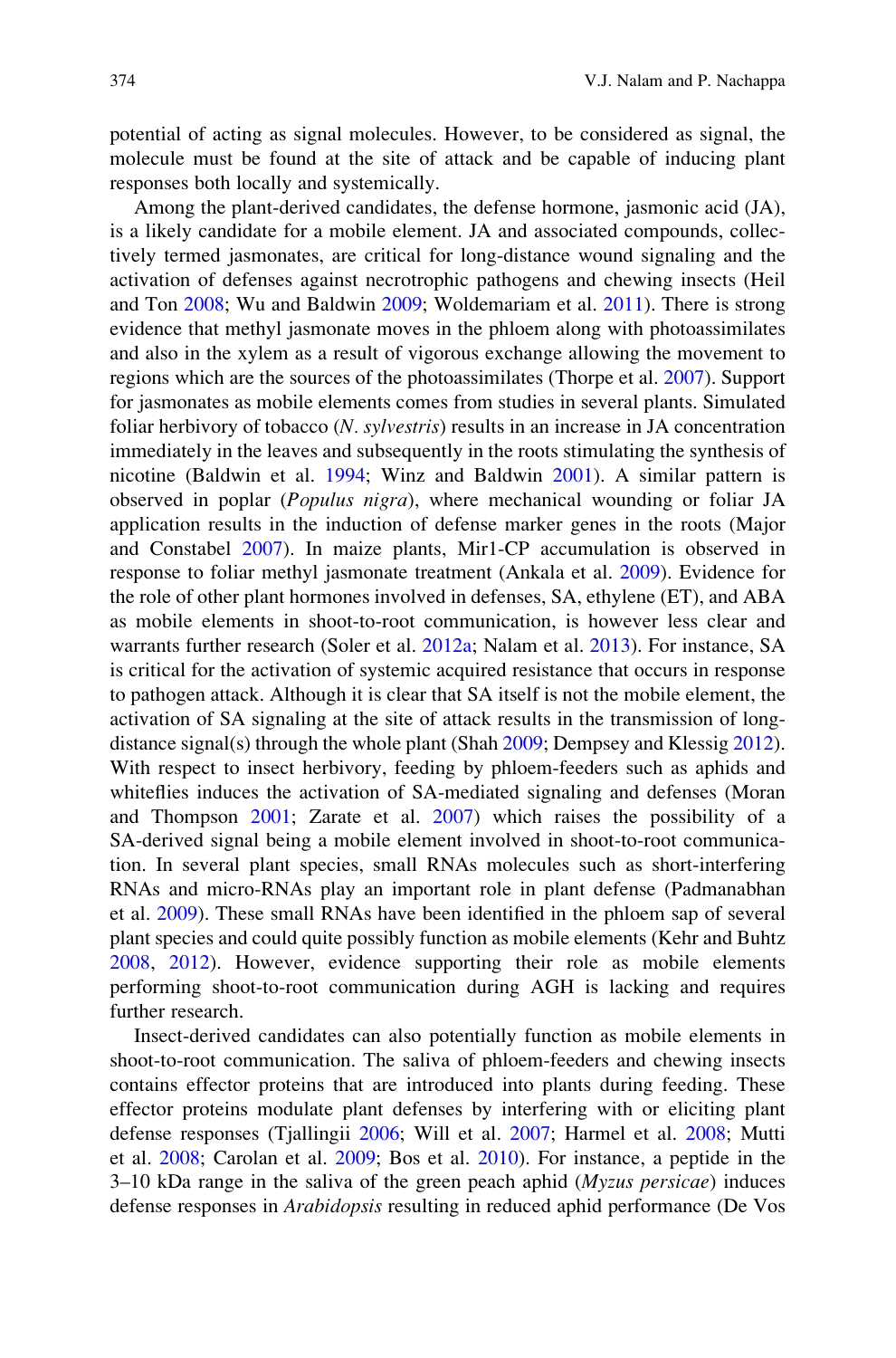and Jander [2009](#page-11-0)). On the other hand, a secreted protein product of the salivary gland gene, C002, is delivered into plant tissue and aids in the enhancement of aphid fecundity (Mutti et al. [2008](#page-13-0); Bos et al. [2010](#page-10-0)). Furthermore, foliar feeding by M. persicae results in the induction of LOX5 expression in roots of Arabidopsis (Nalam et al. [2012\)](#page-13-0). Although the identity of the component responsible for rootspecific induction is unknown, it is conceivable that aphid salivary proteins secreted into the phloem are capable of eliciting plant responses in the roots.

# 17.3 Herbivore Induced Resource Sequestration

Roots in many plants are modified to serve as storage organs for water and nutrients. Many of these modified roots like cassava, sweet potato, ginger, etc., are edible and form an important part of the human diet. In some perennial species, photoassimilates are often reallocated to roots to help tide over unfavorable periods serving as buffers against abiotic and biotic stresses (Palacio et al. [2007](#page-13-0); Kobe et al. [2010](#page-12-0)). It is however clear that in several species, roots can aid in the ability of plants to tolerate AGH (Orians et al. [2011;](#page-13-0) Schultz et al. [2013\)](#page-13-0). This phenomenon termed induced resource sequestration involves the rapid transport of nutrients/ photoassimilates from the aboveground parts to the roots, making them temporarily inaccessible to the aboveground attacker. These nutrients/photoassimilates can then be reallocated back aboveground for regrowth after the herbivore has passed (Mauricio et al. [1997](#page-12-0)). In several herbaceous species, this reallocation from roots to shoots is the most common mechanism of tolerance (Welter and Steggall [1993;](#page-15-0) De Jong and Van Der Meijden [2000](#page-11-0)).

Herbivore induced short-term resource allocation has been shown to occur in several species. AGH by a generalist grasshopper (Romalea guttata) on maize plants growing in a <sup>14</sup>CO<sub>2</sub>-rich environment showed that a significant amount of <sup>14</sup>C is recovered from not only the roots but also root exudates (Holland et al. [1996\)](#page-12-0). In poplar, leaf feeding by gypsy moth (Lymantria dispar) larvae resulted in an immediate increase in the export speed of carbon to the stem and roots (Babst et al. [2008](#page-10-0)). Similarly, AGH by tobacco hornworm (Manduca sexta) caterpillars on tobacco plant growing a <sup>13</sup>CO<sub>2</sub>-enriched chamber resulted in increased <sup>13</sup>C allocation to roots (Kaplan et al. [2008](#page-12-0)). In common milkweed (Asclepias syriaca), AGH by monarch caterpillars (Danaus plexippus) induced significant changes in the allocation of carbon to the roots (Tao and Hunter [2013](#page-14-0)). In addition to feeding by an insect herbivore, simulated herbivory by either mechanical damage, application of defense hormones, or insect salivary regurgitant has also been shown to result in resource reallocation. For instance, in poplar, tomato (Solanum lycopersicum), and Arabidopsis, the application of JA also resulted in resource allocation to the roots (Babst et al. [2005](#page-10-0); Gómez et al. [2010;](#page-11-0) Ferrieri et al. [2013](#page-11-0)). Interestingly, in addition to mechanical damage caused due to insect feeding, the presence of insect-derived elicitors present in the insect salivary regurgitant is required to induce resource allocation. In tobacco and tomato plants, regurgitant from  $M$ . sexta larvae applied to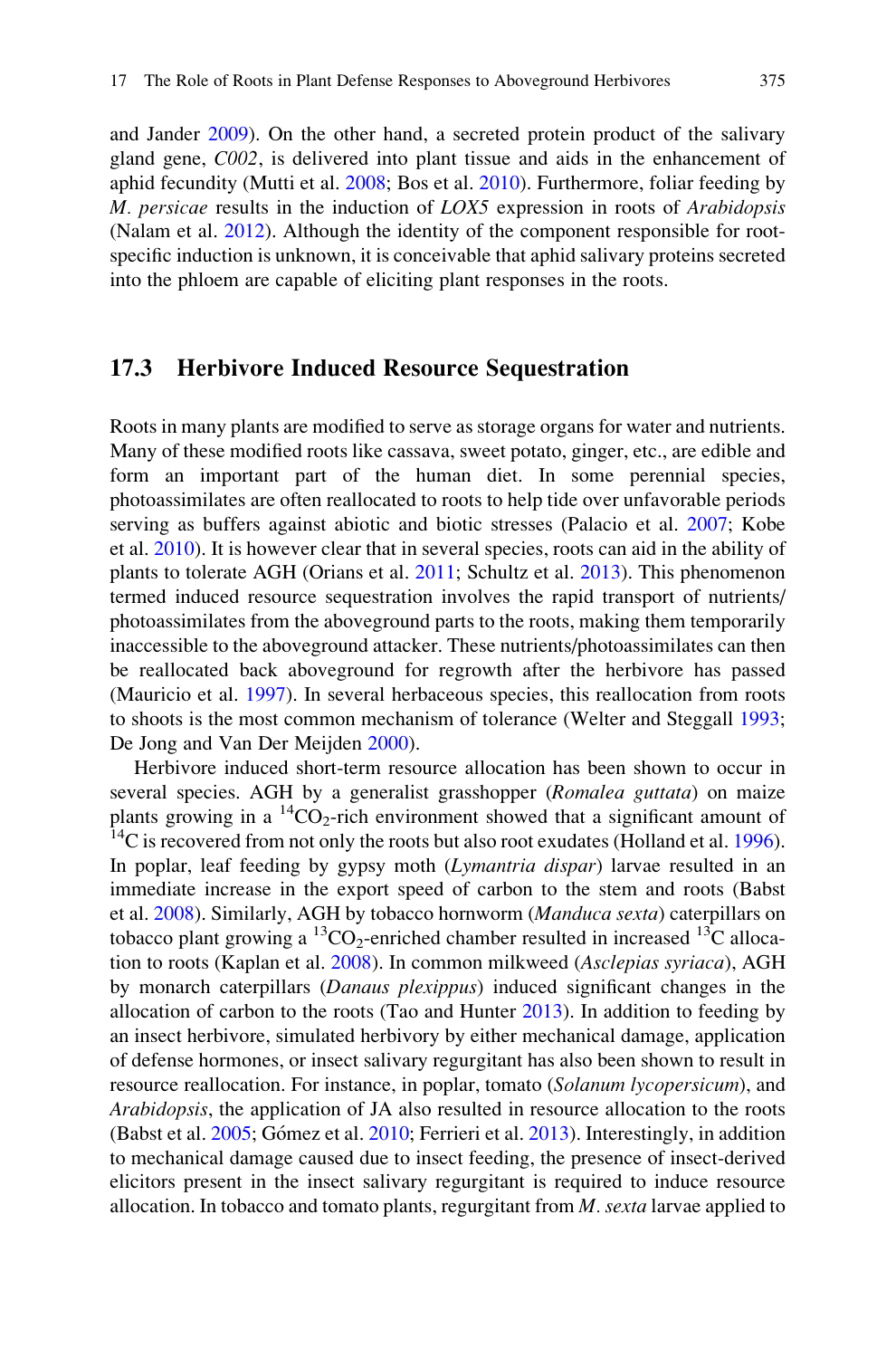damaged leaves but not mechanical damage alone resulted in a 75 % increase in carbon transport to roots (Schwachtje et al. [2006;](#page-13-0) Gómez et al. [2012](#page-11-0)). Taken together, these studies show that plants can transport some resources away from the AGH. However, relatively little is known about the long-term consequence of induced resource sequestration. In wild tobacco, herbivore induced sequestration results in an extended flowering time and increase in seed production suggesting an increase in fitness (Schwachtje et al. [2006](#page-13-0)) although whether this occurs due to resource remobilization from the roots was not demonstrated.

The mechanisms that initiate and control reallocation to the roots are not fully understood. Photoassimilates are normally transported in the plant via the phloem. It is therefore plausible that by either increasing the loading into the phloem in the leaves or increasing unloading from the phloem at the roots can help achieve the rapid sequestration that is observed (Turgeon and Wolf [2009](#page-14-0)). The observation that the activity of sugar cleaving enzymes such as invertases increases in tobacco roots after herbivory  $(M. \, \text{sexta})$  (Kaplan et al.  $2008$ ) or simulated herbivory  $(M. \, \text{sexta})$ regurgitant) (Hermsmeier et al. [2001](#page-12-0)) suggests that during AGH, the "sink" strength of roots increases. The molecular basis of this phenomenon has been studied in tobacco plants where it was found that sucrose non-fermenting-related kinase1 (SnRK1) plays an important role in this process. SnRK1 plays a central role in the energy metabolism of the cell (Halford and Hey [2009\)](#page-11-0). The transcripts of SnRK1 are downregulated in the leaves within hours of simulated herbivory by M. sexta resulting in an increase of 10 % more photoassimilate allocation to the roots (Schwachtje et al. [2006\)](#page-13-0). The initiation of sequestration by the application of JA suggests that this plant defense hormone is involved in the process. And indeed, leaf-derived jasmonates are major regulators of this process. However, tobacco plants which lack a fully functional JA pathway still exhibit resource reallocation (Schwachtje et al. [2006](#page-13-0); Machado et al. [2013](#page-12-0)), suggesting that other signaling pathways may be involved. A recent study in tobacco plants shows that the levels of indole-3-acetic acid (IAA), a precursor of the hormone auxin, increase in roots after AGH and application of IAA resulted in the root sequestration in a JA-independent manner (Machado et al. [2013\)](#page-12-0). A complete picture of the mechanisms of initiation and control of reallocation in response AGH is however far from complete.

# 17.4 Recruitment of Beneficial Soil Microbes

The environment in which roots exist, the rhizosphere, supports a diverse array of soil-borne microbes. Plant roots produce copious amounts of exudates that are mainly comprised of an enormous range of small molecular weight compounds which serve as a major source of carbon to soil microbes (Walker et al. [2003](#page-15-0); Bais et al. [2006\)](#page-10-0). As a result, the composition of the rhizosphere is strongly influenced by the plant itself, and interactions mediated by these exudates can exert a strong positive or negative effect on plant growth and health (Van Der Heijden et al. [2008;](#page-14-0)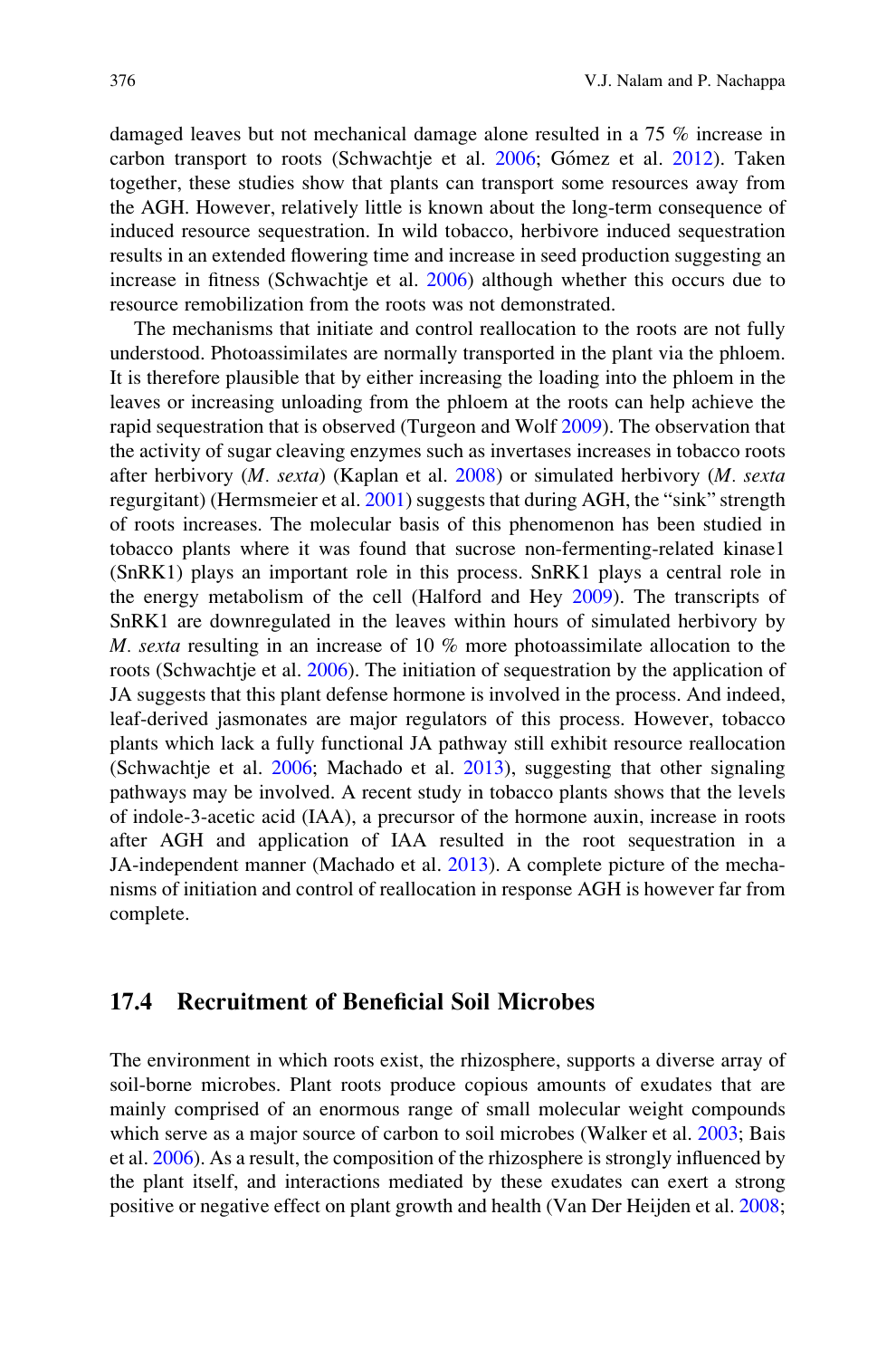Raaijmakers et al. [2009\)](#page-13-0). Soil microbes such as pathogenic fungi, oomycetes, bacteria, and nematodes negatively impact plant growth. On the other hand, arbuscular mycorrhizal fungi (AMF), nitrogen-fixing bacteria, plant growthpromoting rhizobacteria (PGPR), and plant growth-promoting endophytic fungi (PGPF) exert a positive influence directly by promoting plant growth and indirectly through induced systemic resistance (ISR) (Bezemer and van Dam [2005;](#page-10-0) Van Loon [2007\)](#page-14-0). ISR refers to the systemic induction of plant defenses in the whole plant as result of the association of roots with certain beneficial soil microbes. ISR provides the plant with broad spectrum protection against a wide range of insect herbivores and pathogens including those that occur only on aboveground plant tissue (Bent [2006;](#page-10-0) Pozo and Azcon-Aguilar [2007](#page-13-0); Van Oosten et al. [2008;](#page-14-0) Doornbos et al. [2010](#page-11-0)).

The mechanism of induction of ISR shares several similarities with defenses that are initiated against AGH (Pieterse and Dicke [2007;](#page-13-0) Pieterse et al. [2009\)](#page-13-0). The defense hormone, JA, plays a central role in ISR and also negatively impacts chewing insects. For example, the larvae of the diamondback moth (Plutella xylostella) feeding on cabbage plants associated with an endophytic fungus (Acremonium alternatum Gams) suffered from reduced growth and increased mortality (Raps and Vidal [1998](#page-13-0)). With respect to phloem-feeders, the result of ISR can be either a negative or neutral effect on herbivore performance and seems to depend on the plant, microbe, and the AGH. Phloem-feeding insects, aphids and whiteflies, mainly activate salicylic acid (SA)-mediated defenses that can negatively affect JA-mediated defenses via crosstalk (Kunkel and Brooks [2002\)](#page-12-0). Although, JA-mediated defenses have also been shown to be involved in defense against phloem-feeders (Kunkel and Brooks [2002;](#page-12-0) Zhu-Salzman et al. [2005;](#page-15-0) Zarate et al. [2007\)](#page-15-0). Examples of negative effects occur in the case of the phloem-feeders such as the green peach aphid and silverleaf whitefly *(Bemisia argentifolii)* which perform poorly on tomato or sweet pepper (Capsicum annuum) plants, respectively, whose roots have formed an association with a PGPR (Bacillus amyloliquefaciens) (Murphy et al. [2000](#page-13-0); Herman et al. [2008\)](#page-11-0). The association of another PGPR, B. subtilis, with tomato leaves also retards the development of silverleaf whitefly (Valenzuela-Soto et al. [2010](#page-14-0)). An example of neutral effect on a phloem-feeder, green peach aphid, occurs in white leaf clover (Trifolium repens) plants associated with rhizobia (Rhizobium leguminosarum) (Kempel et al. [2009](#page-12-0)). Additional biotic factors like the degree of specialization of the insect, microbe identity, plant developmental stage, and genotype have also been known to modulate ISR and as a result influence the AGH (Pineda et al. [2010](#page-13-0)). Abiotic factors like drought stress also seem to influence the effect of beneficial microorganisms. For example, in tomato plants associated with an endophytic fungus (A. strictum), whitefly mortality was higher only in plants that were undergoing drought stress (Vidal [1996\)](#page-15-0). Altogether, these examples demonstrate that roots can act as important modulators of aboveground defenses.

Arbuscular mycorrhizal fungi (AMF) form intricate associations with roots of plant and aid the plant in the uptake of nutrients and water by effectively increasing the surface area occupied by the roots in the soil. By a mechanism that is similar to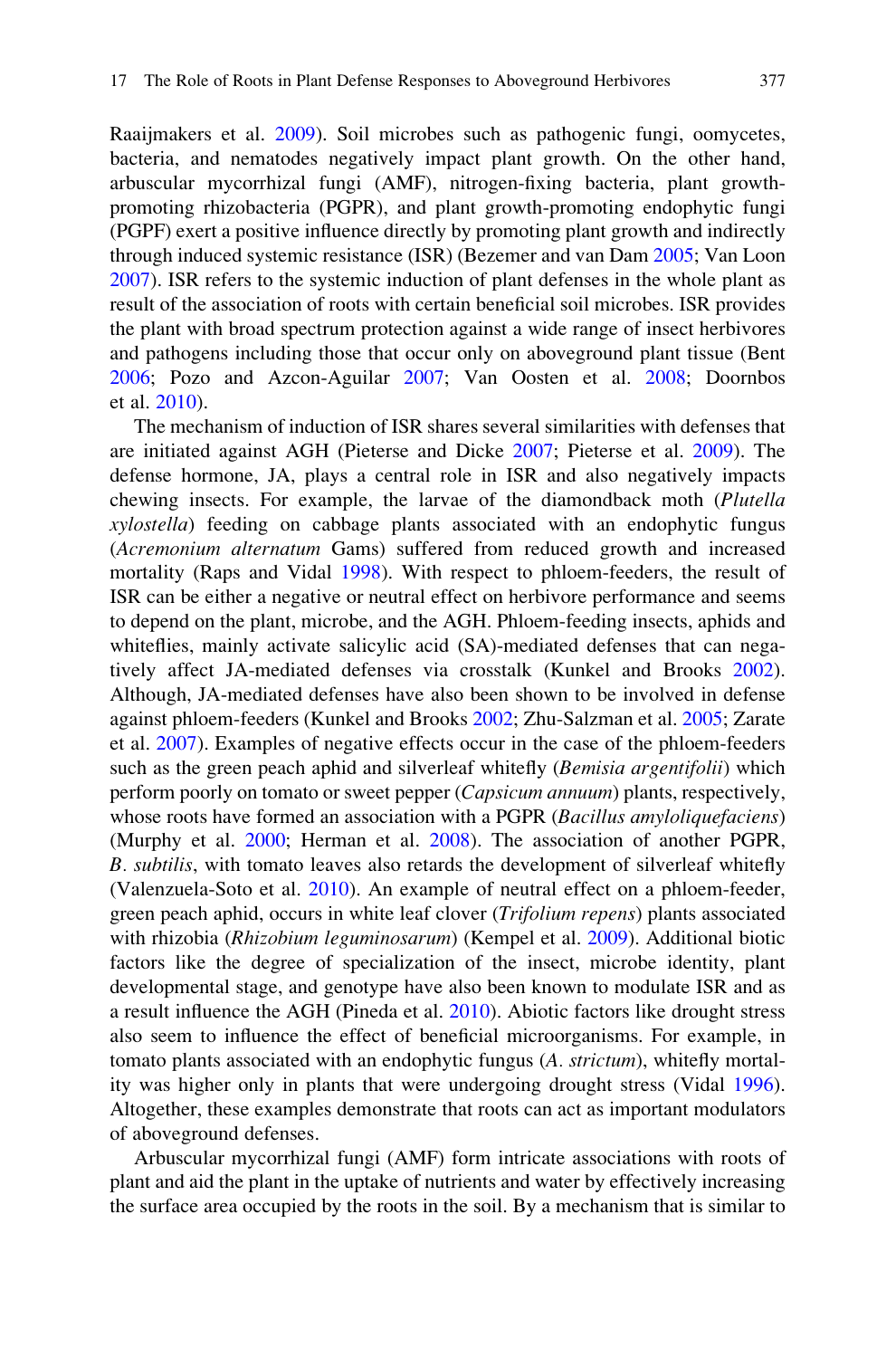but not the same as ISR, AMF can impact AGH (Fritz et al. [2006](#page-11-0); Hempel et al. [2009;](#page-11-0) Pozo et al. [2010\)](#page-13-0). It has been shown that resistance against a bacterial pathogen (Xanthomonas campestris) in Medicago truncatula and a fungal pathogen in tomato is induced by the association of AMF with the roots of these plants (Fritz et al. [2006;](#page-11-0) Liu et al. [2007\)](#page-12-0). With respect to insect herbivores, factors such as degree of specialization and feeding guild impact the outcome of the interaction [reviewed in Jung et al.  $(2012)$  $(2012)$ ]. For example, root colonization of tomato plants with AMF was recently shown to affect the performance of cotton bollworm (Helicoverpa armigera) caterpillars with the JA pathway playing a crucial role in defense mediated by the mycorrhiza (Song et al. [2013](#page-14-0)). Mycorrhizal mycelia also form long interconnected networks known as common mycorrhizal networks (CMNs) that can connect multiple plants via their roots. In addition, to acting as conduits for the exchange of water and nutrients like nitrogen and phosphorous, they act as information "superhighways" between them (He et al. [2003](#page-11-0); Selosse et al. [2006;](#page-14-0) Mikkelsen et al. [2008](#page-12-0); Barto et al. [2012](#page-10-0)). Pathogen-infected tomato plants transmit defense signals to healthy plants via CMNs resulting in the induction of defense genes resulting in induced resistance to future attacks (Song et al. [2010](#page-14-0)). In bean (Vicia faba) plants, infestation by the pea aphid (Acyrthosiphon pisum) results in the activation of SA-mediated defenses, and the induction of these defenses also occurs in uninfested plants only when the plants are connected by CMNs (Babikova et al. [2013b](#page-10-0)). Additionally, the transmission of a defense signal to healthy plants occurs rapidly within 0–24 h resulting in the production of volatiles that make the healthy plant unattractive to aphids (Babikova et al. [2013a](#page-10-0)). The nature of the signal that is transmitted is unknown; however sufficient evidence now exists to show that plants communicate the presence of AGH with each other's CMNs.

# 17.5 Conclusion

Plants have developed sophisticated strategies to protect themselves against insect herbivores. The impact insect herbivores cause on world agriculture has resulted in intense research on plant defense mechanisms against insect herbivory. Roots are increasingly being recognized as important contributors to plant defenses not only against belowground insect herbivores but also against aboveground herbivores (AGH). Transcriptional profiling of roots during AGH has revealed that plants are capable of fine-tuning their response depending on which part of the plant, the root or the shoot, is under attack. Roots also serve as the sites of synthesis of numerous defensive compounds that exert anti-herbivore effects in the shoots. Roots act as sites of storage during herbivore induced resource sequestration. The interactions of roots with a wide variety of soil microbes also influence the outcome of plant-insect interactions. This chapter summarizes the current status of research on roots as important contributors to plant defense against AGH. In addition to possessing a potent defense system against BGH, roots also contribute significantly to plant defense strategies to AGH. Although there are several questions that yet remain to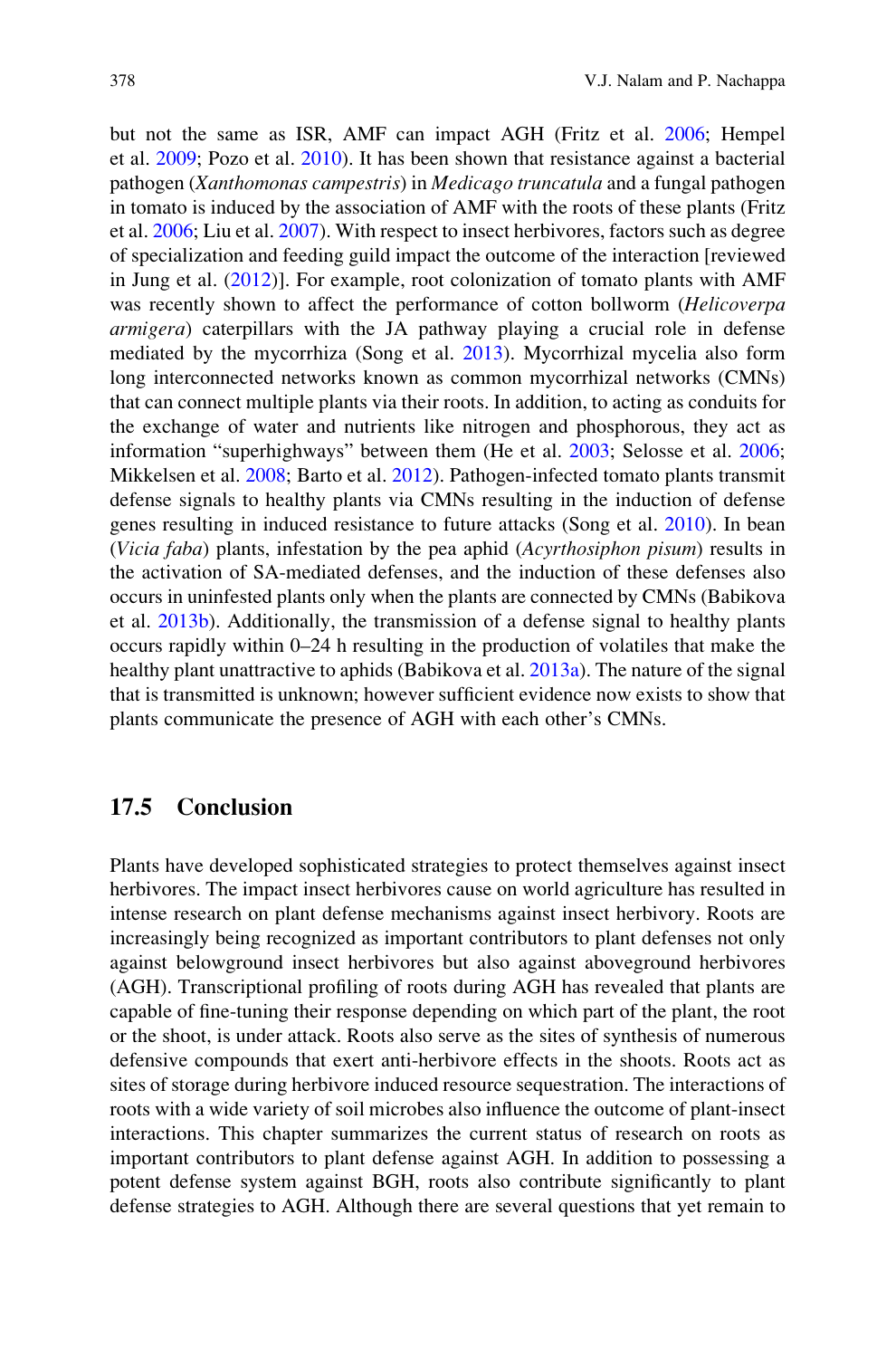<span id="page-10-0"></span>be answered, a survey of current literature highlights the importance of roots in plant response to AGH. It is evident that a comprehensive understanding of plantinsect interactions can only be achieved by including the role of roots in the conservation. Far away and safe from the AGH, roots serve as sites for the synthesis of defensive compounds and as sites for the storage of valuable photoassimilates and recruit the help of beneficial soil microbes for protection.

# References

- Ankala A, Luthe D, Williams W, Wilkinson J (2009) Integration of ethylene and jasmonic acid signaling pathways in the expression of maize defense protein Mir1-CP. Mol Plant Microbe Interact 22:1555–1564
- Ankala A, Kelley RY, Rowe DE, Williams WP, Luthe DS (2013) Foliar herbivory triggers local and long distance defense responses in maize. Plant Sci 199–200:103–112
- Babikova Z, Johnson D, Bruce T, Pickett JA, Gilbert L (2013a) How rapid is aphid-induced signal transfer between plants via common mycelial networks? Commun Integr Biol 6:e25904
- Babikova Z, Gilbert L, Bruce TJ, Birkett M, Caulfield JC, Woodcock C, Pickett JA, Johnson D (2013b) Underground signals carried through common mycelial networks warn neighbouring plants of aphid attack. Ecol Lett 16:835–843
- Babst BA, Ferrieri RA, Gray DW, Lerdau M, Schlyer DJ, Schueller M, Thorpe MR, Orians CM (2005) Jasmonic acid induces rapid changes in carbon transport and partitioning in Populus. New Phytol 167:63–72
- Babst BA, Ferrieri RA, Thorpe MR, Orians CM (2008) Lymantria dispar herbivory induces rapid changes in carbon transport and partitioning in Populus nigra. Entomol Exp Appl 128:117–125
- Bais HP, Loyola-Vargas VM, Flores HE, Vivanco JM (2001) Root-specific metabolism: the biology and biochemistry of underground organs. Vitro Cell Dev Biol Plant 37:730–741
- Bais HP, Weir TL, Perry LG, Gilroy S, Vivanco JM (2006) The role of root exudates in rhizosphere interactions with plants and other organisms. Annu Rev Plant Biol 57:233–266
- Baldwin IT, Schmelz EA, Ohnmeiss TE (1994) Wound-induced changes in root and shoot jasmonic acid pools correlate with induced nicotine synthesis in Nicotiana sylvestris spegazzini and comes. J Chem Ecol 20:2139–2157
- Barto EK, Weidenhamer JD, Cipollini D, Rillig MC (2012) Fungal superhighways: do common mycorrhizal networks enhance below ground communication? Trends Plant Sci 17:633–637
- Bednarek P, Piślewska-Bednarek M, Svatoš A, Schneider B, Doubský J, Mansurova M, Humphry M, Consonni C, Panstruga R, Sanchez-Vallet A (2009) A glucosinolate metabolism pathway in living plant cells mediates broad-spectrum antifungal defense. Science 323:101–106
- Bent E (2006) Induced systemic resistance mediated by plant growth-promoting rhizobacteria (PGPR) and fungi (PGPF). In: Tuzun S, Bent E (eds) Multigenic and induced systemic resistance in plants. Springer, Berlin, pp 225–258
- Berenbaum M (1978) Toxicity of a furanocoumarin to armyworms: a case of biosynthetic escape from insect herbivores. Science 201:532–534
- Bezemer TM, van Dam NM (2005) Linking aboveground and belowground interactions via induced plant defenses. Trends Ecol Evol 20:617–624
- Blossey B, Hunt-Joshi TR (2003) Belowground herbivory by insects: influence on plants and aboveground herbivores. Annu Rev Entomol 48:521–547
- Bos JIB, Prince D, Pitino M, Maffei ME, Win J, Hogenhout SA (2010) A functional genomics approach identifies candidate effectors from the aphid species Myzus persicae (Green Peach Aphid). PLoS Genet 6:e1001216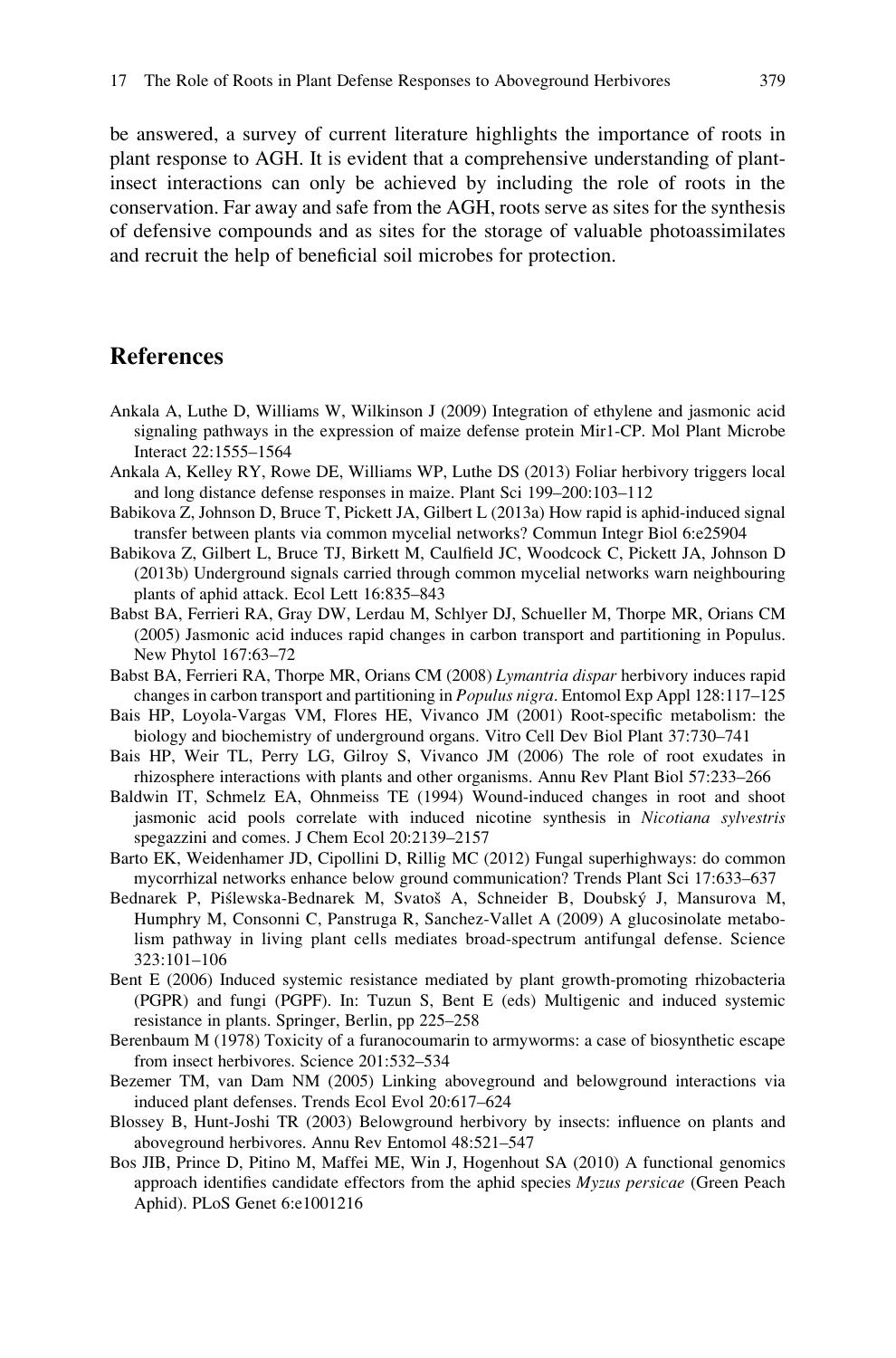- <span id="page-11-0"></span>Bostock RM (2005) Signal crosstalk and induced resistance: straddling the line between cost and benefit. Annu Rev Phytopathol 43:545–580
- Carolan JC, Fitzroy CIJ, Ashton PD, Douglas AE, Wilkinson TL (2009) The secreted salivary proteome of the pea aphid Acyrthosiphon pisum characterised by mass spectrometry. Proteomics 9:2457–2467
- Chen M-S (2008) Inducible direct plant defense against insect herbivores: A review. Insect Sci 15:101–114
- Cipollini D, Enright S, Traw M, Bergelson J (2004) Salicylic acid inhibits jasmonic acid‐induced resistance of Arabidopsis thaliana to Spodoptera exigua. Mol Ecol 13:1643-1653
- Dawson RF (1941) The localization of the nicotine synthetic mechanism in the Tobacco plant. Science 94:396–397
- De Jong TJ, Van Der Meijden E (2000) On the correlation between allocation to defence and regrowth in plants. Oikos 88:503–508
- De Vos M, Jander G (2009) Myzus persicae (green peach aphid) salivary components induce defence responses in Arabidopsis thaliana. Plant Cell Environ 32:1548-1560
- Dempsey D, Klessig DF (2012) SOS–too many signals for systemic acquired resistance? Trends Plant Sci 17:538–545
- Doornbos R, van Loon L, Bakker P (2010) Impact of root exudates and plant defense signaling on bacterial communities in the rhizosphere. A review. Agron Sustain Dev 32:227–243
- Erb M (2009) Modification of plant resistance and metabolism by above-and belowground herbivores. University of Neuchatel, p. 131
- Erb M (2012) The role of roots in plant defence. In: Mérillon JMM, Ramawat KGG (eds) Plant defence: biological control. Springer, Netherlands, pp 291–309
- Erb M, Lenk C, Degenhardt J, Turlings TCJ (2009a) The underestimated role of roots in defense against leaf attackers. Trends Plant Sci 14:653–659
- Erb M, Flors V, Karlen D, De Lange E, Planchamp C, D'Alessandro M, Turlings TCJ, Ton J (2009b) Signal signature of aboveground-induced resistance upon belowground herbivory in maize. Plant J 59:292–302
- Ferrieri AP, Agtuca B, Appel HM, Ferrieri RA, Schultz JC (2013) Temporal changes in allocation and partitioning of new carbon as  ${}^{11}C$  elicited by simulated herbivory suggest that roots shape aboveground responses in Arabidopsis. Plant Physiol 161:692–704
- Fritz M, Jakobsen I, Lyngkjær MF, Thordal-Christensen H, Pons-Kühnemann J (2006) Arbuscular mycorrhiza reduces susceptibility of tomato to Alternaria solani. Mycorrhiza 16:413–419
- Fürstenberg-Hägg J, Zagrobelny M, Bak S (2013) Plant defense against insect herbivores. Int J Mol Sci 14:10242–10297
- Gómez S, Ferrieri RA, Schueller M, Orians CM (2010) Methyl jasmonate elicits rapid changes in carbon and nitrogen dynamics in tomato. New Phytol 188:835–844
- Gómez S, Steinbrenner AD, Osorio S, Schueller M, Ferrieri RA, Fernie AR, Orians CM (2012) From shoots to roots: transport and metabolic changes in tomato after simulated feeding by a specialist lepidopteran. Entomol Exp Appl 144:101–111
- Halford N, Hey S (2009) Snf1-related protein kinases (SnRKs) act within an intricate network that links metabolic and stress signalling in plants. Biochem J 419:247–259
- Harmel N, Létocart E, Cherqui A, Giordanengo P, Mazzucchelli G, Guillonneau F, De Pauw E, Haubruge E, Francis F (2008) Identification of aphid salivary proteins: a proteomic investigation of Myzus persicae. Insect Mol Biol 17:165–174
- He XH, Critchley C, Bledsoe C (2003) Nitrogen transfer within and between plants through common mycorrhizal networks (CMNs). Crit Rev Plant Sci 22:531–567
- Heil M, Ton J (2008) Long-distance signalling in plant defence. Trends Plant Sci 13:264–272
- Hempel S, Stein C, Unsicker SB, Renker C, Auge H, Weisser WW, Buscot F (2009) Specific bottom–up effects of arbuscular mycorrhizal fungi across a plant–herbivore–parasitoid system. Oecologia 160:267–277
- Herman M, Nault B, Smart C (2008) Effects of plant growth-promoting rhizobacteria on bell pepper production and green peach aphid infestations in New York. Crop Prot 27:996–1002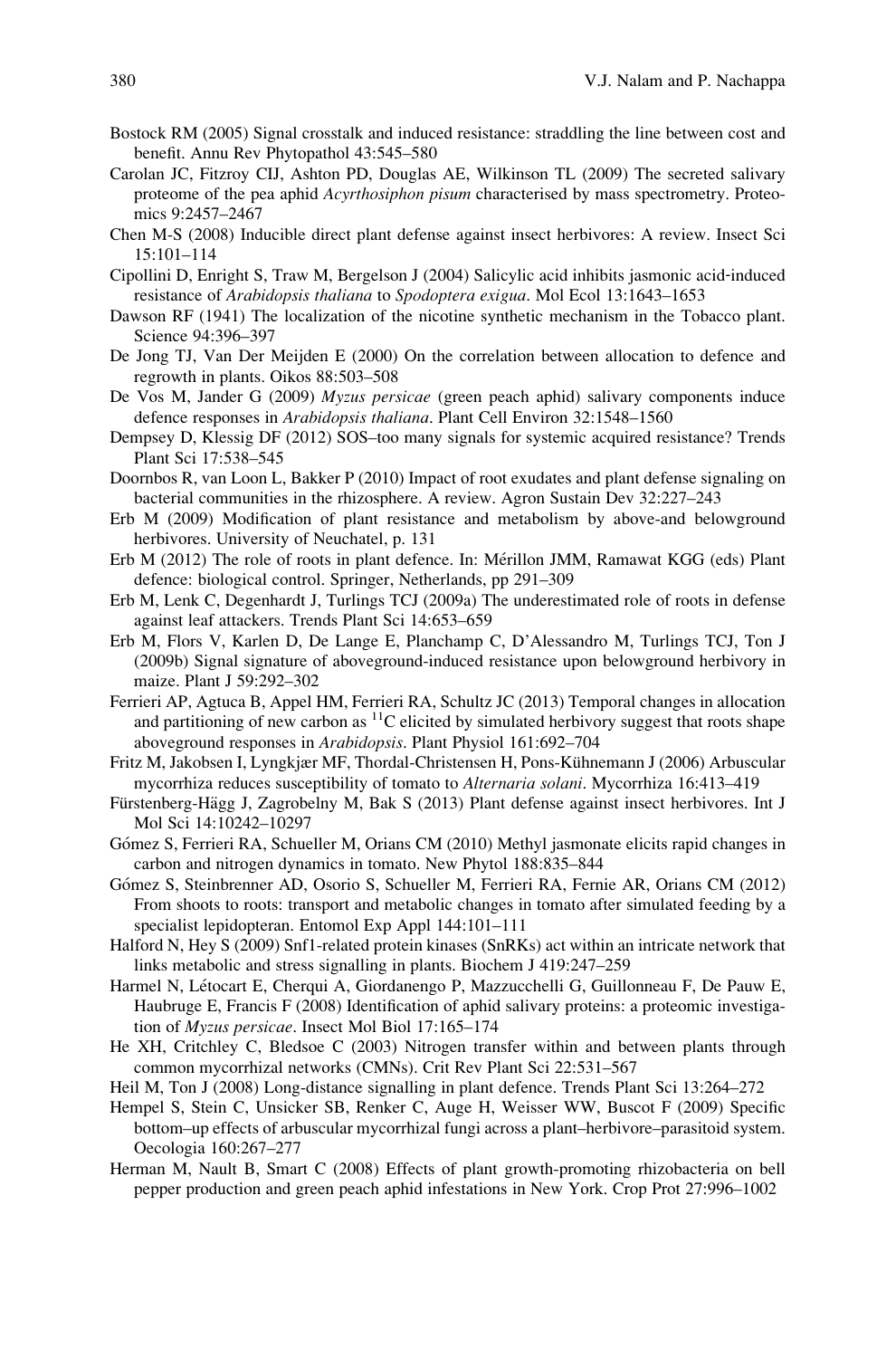- <span id="page-12-0"></span>Hermsmeier D, Schittko U, Baldwin IT (2001) Molecular interactions between the specialist herbivore Manduca sexta (Lepidoptera, Sphingidae) and its natural host Nicotiana attenuata. I. Large-scale changes in the accumulation of growth-and defense-related plant mRNAs. Plant Physiol 125:683–700
- Holland JN, Cheng W, Crossley D (1996) Herbivore-induced changes in plant carbon allocation: assessment of below-ground C fluxes using carbon-14. Oecologia 107:87–94
- Hopkins RJ, van Dam NM, van Loon JJ (2009) Role of glucosinolates in insect-plant relationships and multitrophic interactions. Annu Rev Entomol 54:57–83
- Howe GA, Jander G (2008) Plant immunity to insect herbivores. Annu Rev Plant Biol 59:41–66
- Jung SC, Martinez-Medina A, Lopez-Raez JA, Pozo MJ (2012) Mycorrhiza-induced resistance and priming of plant defenses. J Chem Ecol 38:651–664
- Kandoth PK, Mitchum MG (2013) War of the worms: how plants fight underground attacks. Curr Opin Plant Biol 16:457–463
- Kaplan I, Halitschke R, Kessler A, Rehill BJ, Sardanelli S, Denno RF (2008) Physiological integration of roots and shoots in plant defense strategies links above- and belowground herbivory. Ecol Lett 11:841–851
- Karban R, Baldwin IT (1997) Induced responses to herbivory. University of Chicago Press, Chicago, IL
- Karban R, Agrawal AA, Mangel M (1997) The benefits of induced defenses against herbivores. Ecology 78:1351–1355
- Kehr J, Buhtz A (2008) Long distance transport and movement of RNA through the phloem. J Exp Bot 59:85–92
- Kehr J, Buhtz A (2012) Endogenous RNA constituents of the phloem and their possible roles in long-distance signaling. In: Thompson GA, van Bel AJE (eds) Phloem: molecular cell biology, systemic communication, biotic interactions. Wiley, Cichester, p 186
- Kempel A, Brandl R, Schädler M (2009) Symbiotic soil microorganisms as players in aboveground plant–herbivore interactions–the role of rhizobia. Oikos 118:634–640
- Kobe RK, Iyer M, Walters MB (2010) Optimal partitioning theory revisited: nonstructural carbohydrates dominate root mass responses to nitrogen. Ecology 91:166–179
- Kunkel NB, Brooks DM (2002) Cross talk between signaling pathways in pathogen defense. Curr Opin Plant Biol 5:325–331
- Lindigkeit R, Biller A, Buch M, Schiebel HM, Boppré M, Hartmann T (1997) The two faces of pyrrolizidine alkaloids: the role of the tertiary amine and its N-Oxide in chemical defense of insects with acquired plant alkaloids. Eur J Biochem 245:626–636
- Liu J, Maldonado-Mendoza I, Lopez-Meyer M, Cheung F, Town CD, Harrison MJ (2007) Arbuscular mycorrhizal symbiosis is accompanied by local and systemic alterations in gene expression and an increase in disease resistance in the shoots. Plant J 50:529–544
- Lopez L, Camas A, Shivaji R, Ankala A, Williams P, Luthe D (2007) Mir1-CP, a novel defense cysteine protease accumulates in maize vascular tissues in response to herbivory. Planta 226:517–527
- Ludwig-Müller J, Schubert B, Pieper K, Ihmig S, Hilgenberg W (1997) Glucosinolate content in susceptible and resistant Chinese cabbage varieties during development of clubroot disease. Phytochemistry 44:407–414
- Machado RA, Ferrieri AP, Robert CA, Glauser G, Kallenbach M, Baldwin IT, Erb M (2013) Leaf‐ herbivore attack reduces carbon reserves and regrowth from the roots via jasmonate and auxin signaling. New Phytol. doi:[10.1111/nph.12438](http://dx.doi.org/10.1111/nph.12438)
- Major IT, Constabel CP (2007) Shoot-root defense signaling and activation of root defense by leaf damage in poplar. Botany 85:1171–1181
- Mauricio R, Rausher MD, Burdick DS (1997) Variation in the defense strategies of plants: Are resistance and tolerance mutually exclusive? Ecology 78:1301–1311
- Mikkelsen BL, Rosendahl S, Jakobsen I (2008) Underground resource allocation between individual networks of mycorrhizal fungi. New Phytol 180:890–898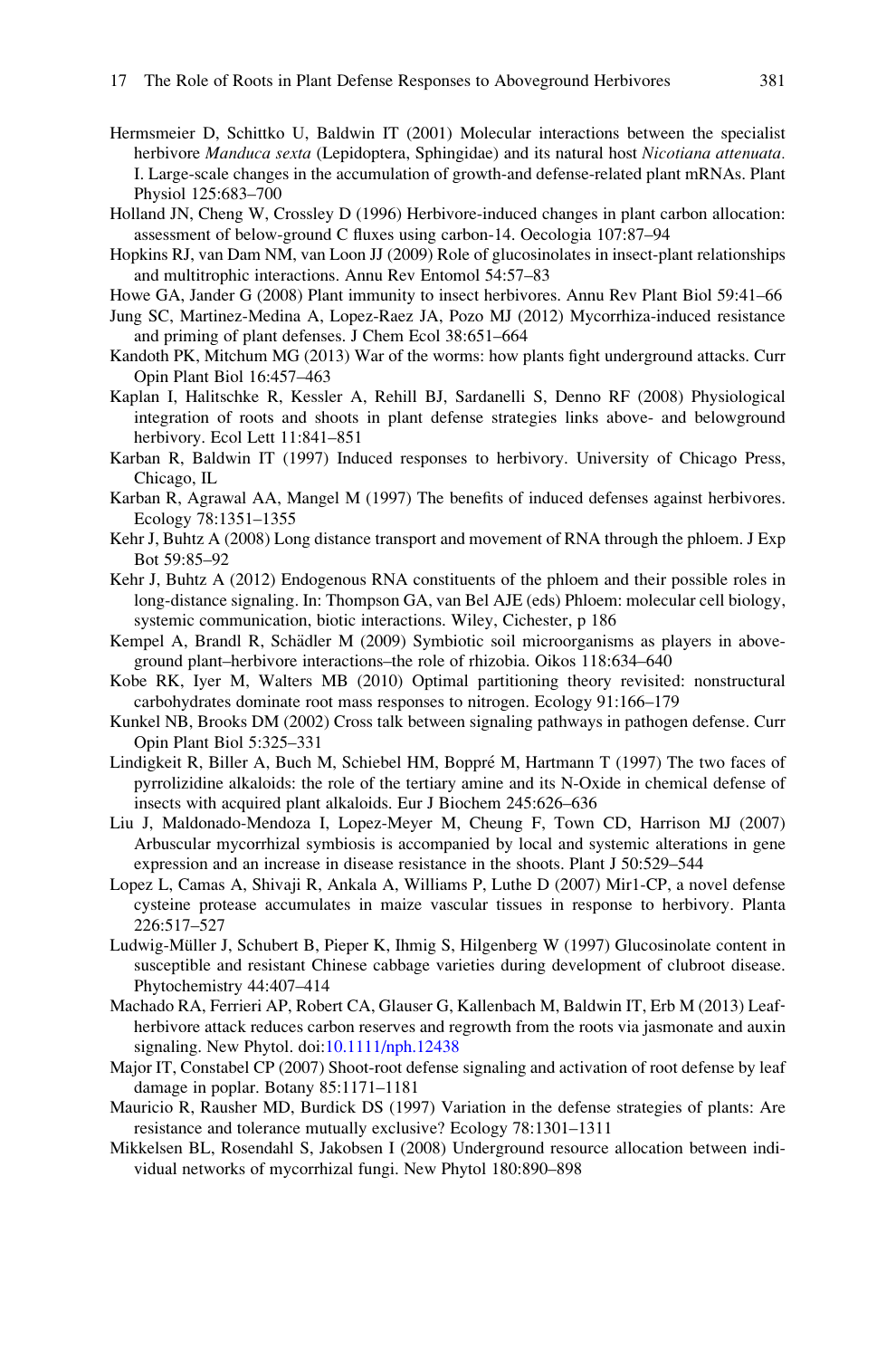- <span id="page-13-0"></span>Moll S, Anke S, Kahmann U, Hänsch R, Hartmann T, Ober D (2002) Cell-specific expression of homospermidine synthase, the entry enzyme of the pyrrolizidine alkaloid pathway in Senecio vernalis, in comparison with its ancestor, deoxyhypusine synthase. Plant Physiol 130:47–57
- Moran PJ, Thompson GA (2001) Molecular responses to aphid feeding in Arabidopsis in relation to plant defense pathways. Plant Physiol 125:1074–1085
- Morita M, Shitan N, Sawada K, Van Montagu MCE, Inzé D, Rischer H, Goossens A, Oksman-Caldentey K-M, Moriyama Y, Yazaki K (2009) Vacuolar transport of nicotine is mediated by a multidrug and toxic compound extrusion (MATE) transporter in Nicotiana tabacum. Proc Natl Acad Sci USA 106:2447–2452
- Murphy JF, Zehnder GW, Schuster DJ, Sikora EJ, Polston JE, Kloepper JW (2000) Plant growthpromoting rhizobacterial mediated protection in tomato against Tomato mottle virus. Plant Dis 84:779–784
- Mutti NS, Louis J, Pappan LK, Pappan K, Begum K, Chen M-S, Park Y, Dittmer N, Marshall J, Reese JC, Reeck GR (2008) A protein from the salivary glands of the pea aphid, Acyrthosiphon pisum, is essential in feeding on a host plant. Proc Natl Acad Sci USA 105:9965–9969
- Nalam VJ, Keeretaweep J, Sarowar S, Shah J (2012) Root-derived oxylipins promote green peach aphid performance on Arabidopsis foliage. Plant Cell 24:1643–1653
- Nalam VJ, Shah J, Nachappa P (2013) Emerging role of roots in plant responses to aboveground insect herbivory. Insect Sci 20:286–296
- Ober D, Kaltenegger E (2009) Pyrrolizidine alkaloid biosynthesis, evolution of a pathway in plant secondary metabolism. Phytochemistry 70:1687–1695
- Orians CM, Thorn A, Gómez S (2011) Herbivore-induced resource sequestration in plants: why bother? Oecologia 167:1–9
- Padmanabhan C, Zhang X, Jin H (2009) Host small RNAs are big contributors to plant innate immunity. Curr Opin Plant Biol 12:465–472
- Palacio S, Maestro M, Montserrat-Martí G (2007) Seasonal dynamics of non-structural carbohydrates in two species of Mediterranean sub-shrubs with different leaf phenology. Environ Exp Bot 59:34–42
- Pieterse CMJ, Dicke M (2007) Plant interactions with microbes and insects: from molecular mechanisms to ecology. Trends Plant Sci 12:564–569
- Pieterse CMJ, Leon-Reyes A, Van der Ent S, Van Wees SCM (2009) Networking by smallmolecule hormones in plant immunity. Nat Chem Biol 5:308–316
- Pineda A, Zheng SJ, van Loon JJA, Pieterse CMJ, Dicke M (2010) Helping plants to deal with insects: the role of beneficial soil-borne microbes. Trends Plant Sci 15:507–514
- Pozo MJ, Azcon-Aguilar C (2007) Unraveling mycorrhiza-induced resistance. Curr Opin Plant Biol 10:393–398
- Pozo MJ, Jung SC, López-Ráez JA, Azcón-Aguilar C (2010) Impact of arbuscular mycorrhizal symbiosis on plant response to biotic stress: the role of plant defence mechanisms. In: Hinanit K, Yoram K (eds) Arbuscular mycorrhizas: physiology and function. Springer, Dordrecht, pp 193–207
- Raaijmakers JM, Paulitz TC, Steinberg C, Alabouvette C, Moënne-Loccoz Y (2009) The rhizosphere: a playground and battlefield for soilborne pathogens and beneficial microorganisms. Plant Soil 321:341–361
- Raps A, Vidal S (1998) Indirect effects of an unspecialized endophytic fungus on specialized plant–herbivorous insect interactions. Oecologia 114:541–547
- Rasmann S, Agrawal AA (2008) In defense of roots: A research agenda for studying plant resistance to belowground herbivory. Plant Physiol 146:875–880
- Schultz JC, Appel HM, Ferrieri AP, Arnold TM (2013) Flexible resource allocation during plant defense responses. Front Plant Sci 4:1–11
- Schwachtje J, Minchin PEH, Jahnke S, Van Dongen JT, Schittko U, Baldwin IT (2006) SNF1 related kinases allow plants to tolerate herbivory by allocating carbon to roots. Proc Natl Acad Sci USA 103:12935–12940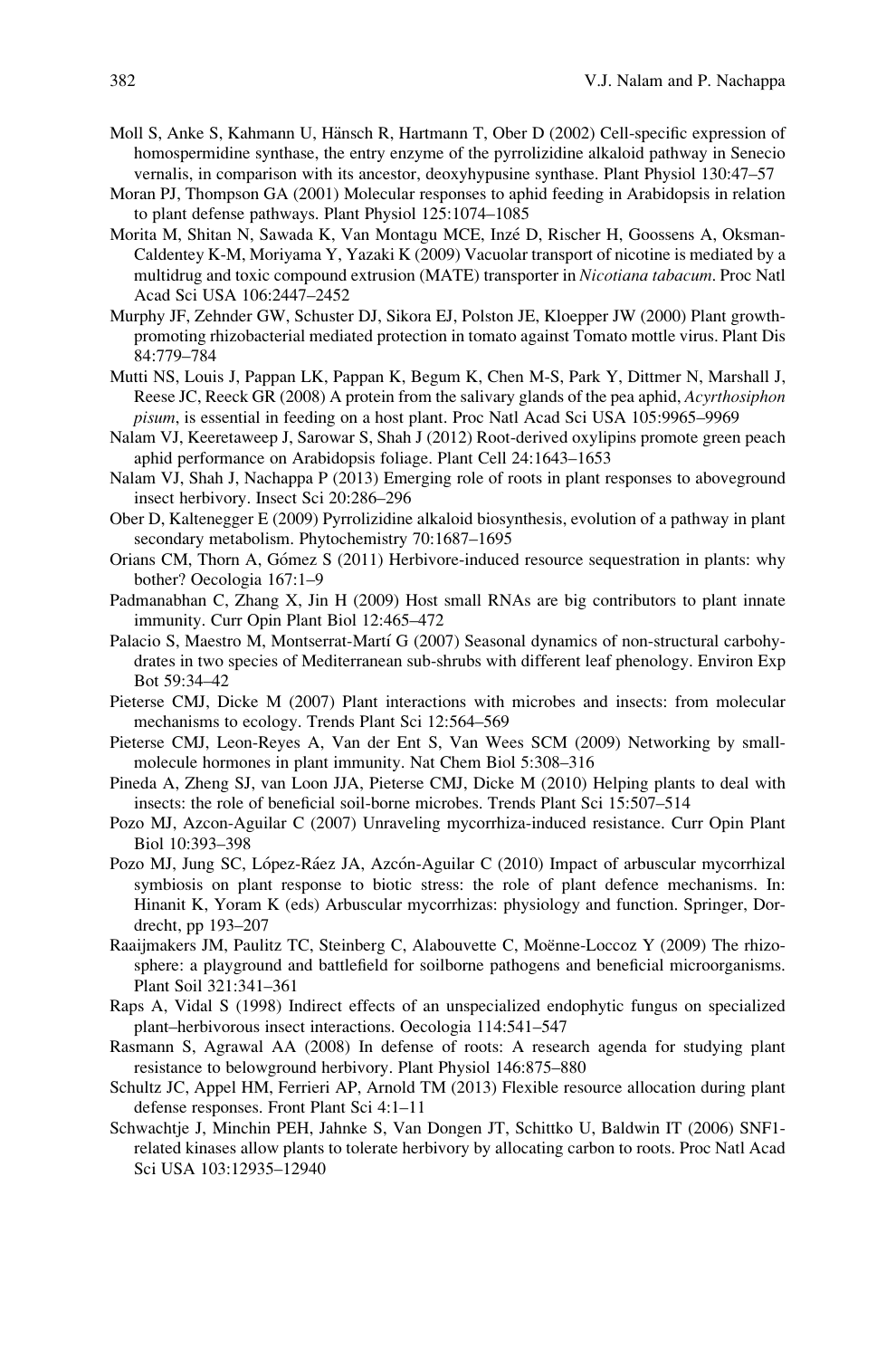<span id="page-14-0"></span>Selosse MA, Richard F, He X, Simard SW (2006) Mycorrhizal networks: des liaisons dangereuses? Trends Ecol Evol 21:621–628

Shah J (2009) Plants under attack: systemic signals in defence. Curr Opin Plant Biol 12:459–464

- Shoji T, Yamada Y, Hashimoto T (2000) Jasmonate induction of putrescine N-methyltransferase genes in the root of Nicotiana sylvestris. Plant Cell Physiol 41:831–839
- Sidwa-Gorycka M, Królicka A, Kozyra M, Głowniak K, Bourgaud F, Łojkowska E (2003) Establishment of a co-culture of Ammi majus L. and Ruta graveolens L. for the synthesis of furanocoumarins. Plant Sci 165:1315–1319
- Smith CM (2005) Plant resistance to arthropods: molecular and conventional approaches. Springer, Berlin
- Soler R, Schaper SV, Bezemer T, Cortesro AM, Hoffmeister TS, Van Der Putten WH, Vet LEM, Harvey JA (2009) Influence of presence and spatial arrangement of belowground insects on host-plant selection of aboveground insects: a field study. Ecol Entomol 34:339–345
- Soler R, Erb M, Kaplan I (2012a) Long distance root–shoot signalling in plant–insect community interactions. Trends Plant Sci 18:149–156
- Soler R, Van der Putten WH, Harvey JA, Vet LEM, Dicke M, Bezemer TM (2012b) Root herbivore effects on aboveground multitrophic interactions: patterns, processes and mechanisms. J Chem Ecol 38:755–767
- Song YY, Zeng RS, Xu JF, Li J, Shen X, Yihdego WG (2010) Interplant communication of tomato plants through underground common mycorrhizal networks. PLoS One 5:e13324
- Song YY, Ye M, Li CY, Wang RL, Wei XC, Luo SM, Zeng RS (2013) Priming of anti-herbivore defense in tomato by arbuscular mycorrhizal fungus and involvement of the jasmonate pathway. J Chem Ecol 39:1036–1044
- Taiz L, Zeiger E (2002) Plant physiology. Sinauer Associates Inc., Sunderland, MA
- Tao L, Hunter MD (2013) Allocation of resources away from sites of herbivory under simultaneous attack by aboveground and belowground herbivores in the common milkweed, Asclepias syriaca. Arthropod-Plant Interact 7:217–224
- Thorpe MR, Ferrieri AP, Herth MM, Ferrieri RA (2007) 11C-imaging: methyl jasmonate moves in both phloem and xylem, promotes transport of jasmonate, and of photoassimilate even after proton transport is decoupled. Planta 226:541–551
- Tjallingii WF (2006) Salivary secretions by aphids interacting with proteins of phloem wound responses. J Exp Bot 57:739–745
- Turgeon R, Wolf S (2009) Phloem transport: cellular pathways and molecular trafficking. Annu Rev Plant Biol 60:207–221
- Tytgat TO, Verhoeven KJ, Jansen JJ, Raaijmakers CE, Bakx-Schotman T, McIntyre LM, van der Putten WH, Biere A, van Dam NM (2013) Plants know where it hurts: root and shoot jasmonic acid induction elicit differential responses in Brassica oleracea. PLoS One 8:e65502
- Valenzuela-Soto JH, Estrada-Hernández MG, Ibarra-Laclette E, Délano-Frier JP (2010) Inoculation of tomato plants (Solanum lycopersicum) with growth-promoting Bacillus subtilis retards whitefly Bemisia tabaci development. Planta 231:397–410
- van Dam NM (2009) Belowground herbivory and plant defenses. Annu Rev Ecol Evol Syst 40:373–391
- Van Der Heijden MG, Bardgett RD, Van Straalen NM (2008) The unseen majority: soil microbes as drivers of plant diversity and productivity in terrestrial ecosystems. Ecol Lett 11:296–310
- Van der Putten WH, Vet LEM, Harvey JA, Wäckers FL (2001) Linking above- and belowground multitrophic interactions of plants, herbivores, pathogens, and their antagonists. Trends Ecol Evol 16:547–554
- Van Loon L (2007) Plant responses to plant growth-promoting rhizobacteria. Eur J Plant Pathol 119:243–254
- Van Oosten VR, Bodenhausen N, Reymond P, Van Pelt JA, Van Loon LC, Dicke M, Pieterse CMJ (2008) Differential effectiveness of microbially induced resistance against herbivorous insects in Arabidopsis. Mol Plant Microbe Interact 21:919–930